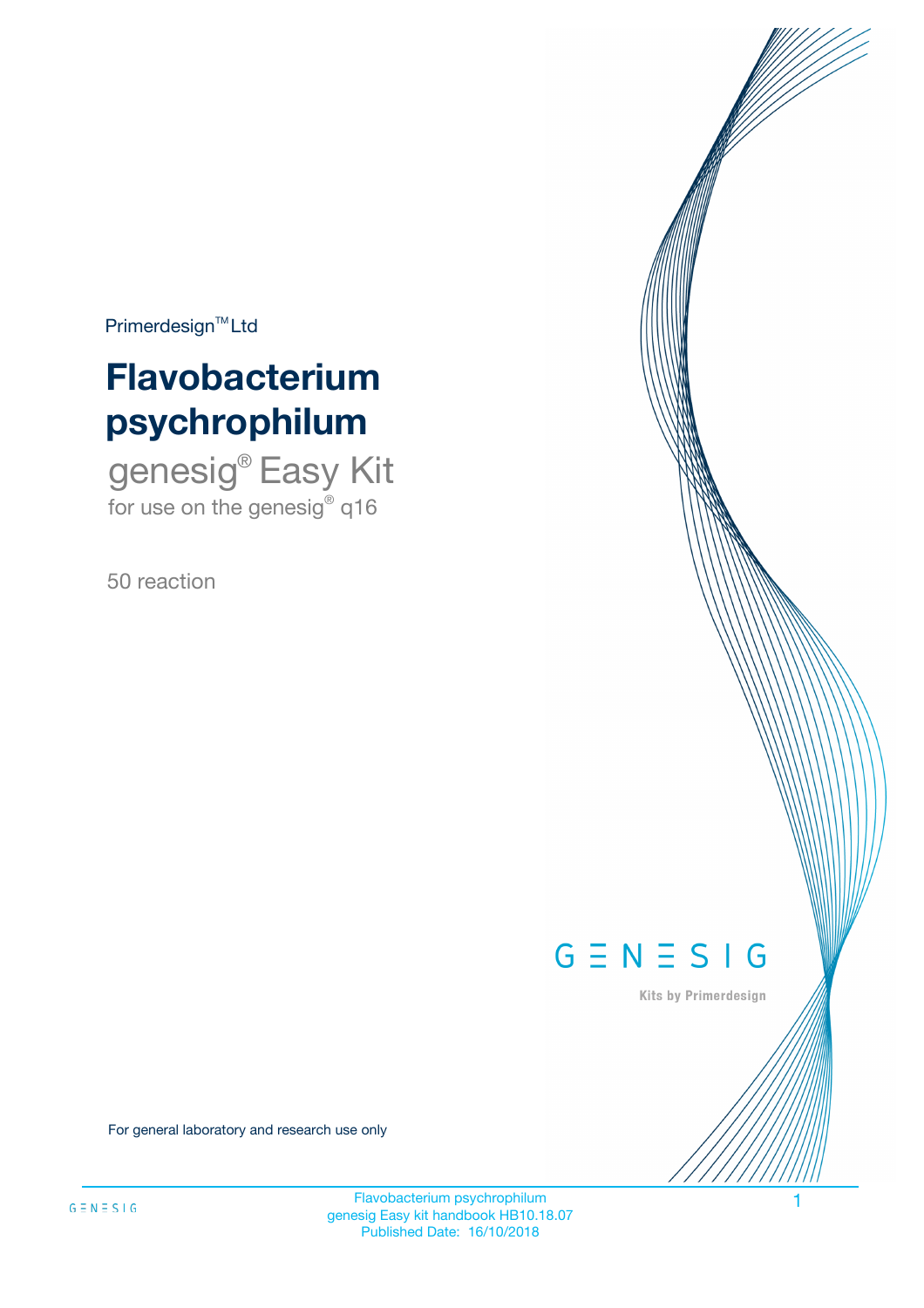# genesig® Easy: at a glance guide

#### **For each DNA test**

| Component                    | <b>Volume</b> | Lab-in-a-box pipette |  |
|------------------------------|---------------|----------------------|--|
| F.psychrophilum reaction mix | $10 \mu$      |                      |  |
| <b>Your DNA sample</b>       | 10 µl         |                      |  |

#### **For each positive control**

| Component                    | Volume   | Lab-in-a-box pipette |  |
|------------------------------|----------|----------------------|--|
| F.psychrophilum reaction mix | 10 µl    |                      |  |
| Positive control template    | $10 \mu$ |                      |  |

#### **For each negative control**

| Component                    | Volume          | Lab-in-a-box pipette |  |
|------------------------------|-----------------|----------------------|--|
| F.psychrophilum reaction mix | $10 \mu$        |                      |  |
| <u>Water</u>                 | 10 <sub>µ</sub> |                      |  |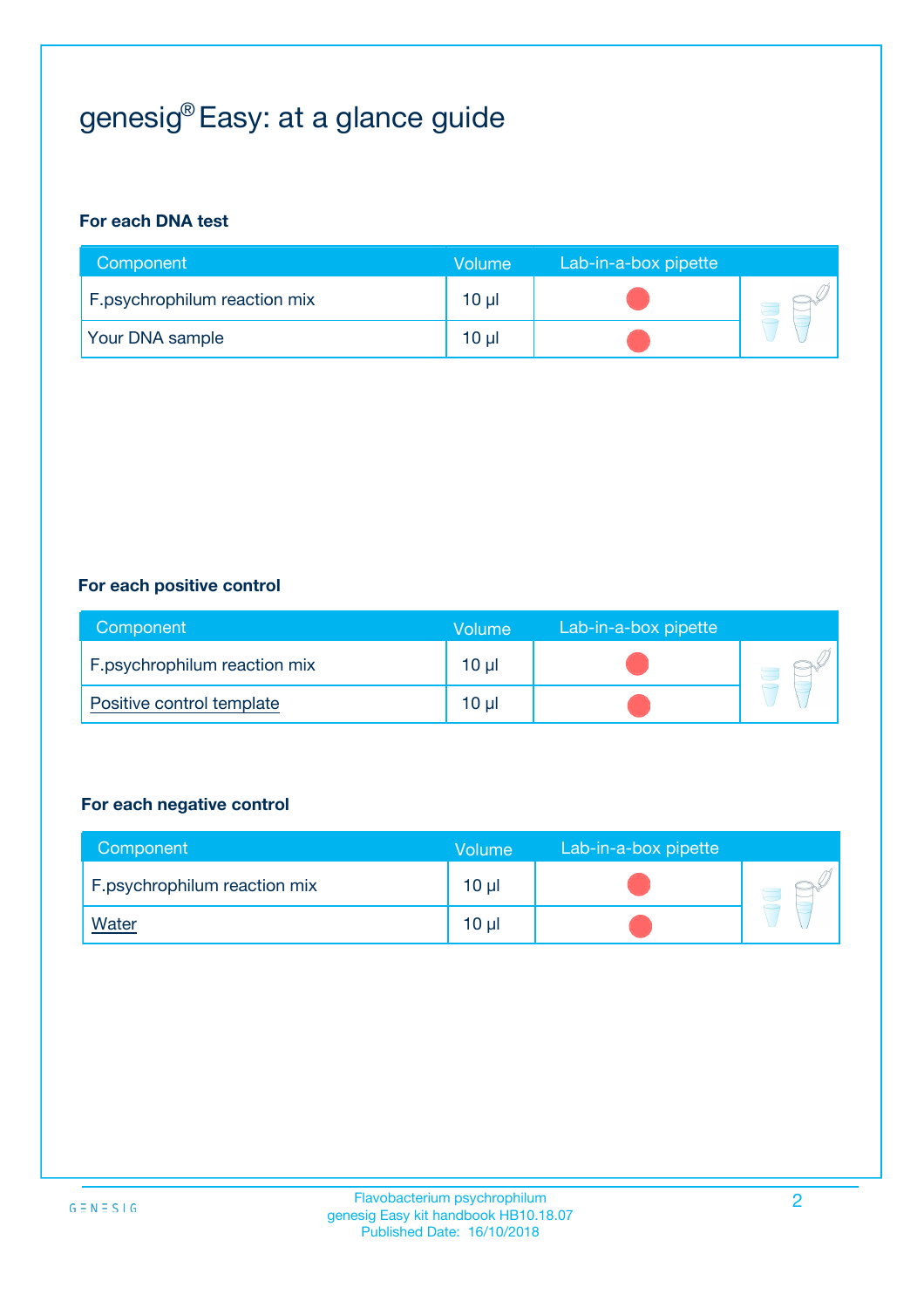# Kit Contents



## Reagents and equipment to be supplied by the user

#### **genesig® q16 instrument**

#### **genesig® Easy Extraction Kit**

This kit is designed to work well with all processes that yield high quality RNA and DNA but the genesig Easy extraction method is recommended for ease of use.

#### **genesig® Lab-In-A-Box**

The genesig Lab-In-A-Box contains all of the pipettes, tips and racks that you will need to use a genesig Easy kit. Alternatively if you already have these components and equipment these can be used instead.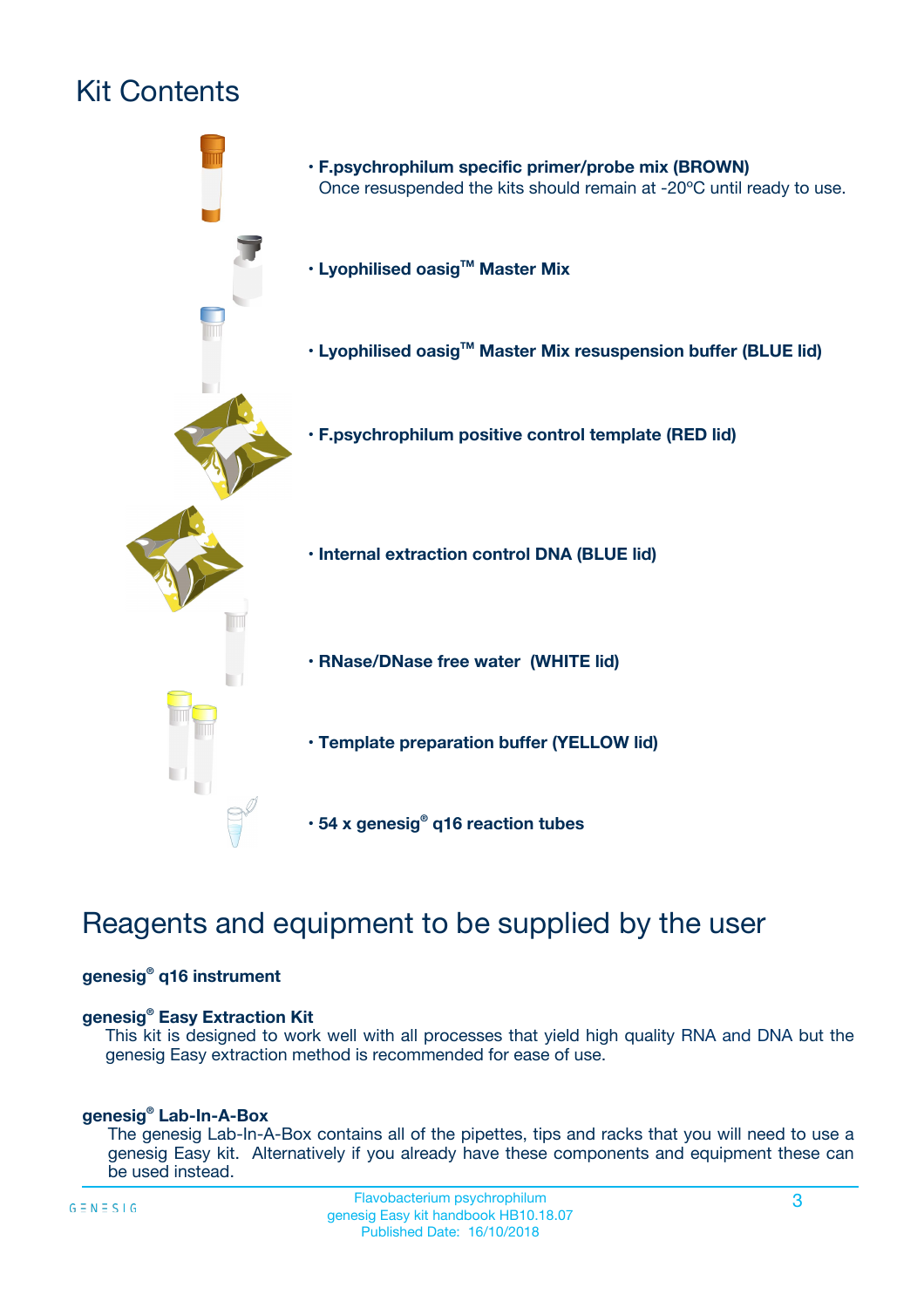## Step-by-step guide

### 1. Create your reaction mix



Use the blue pipette to transfer 500µl**\*** of the oasig Master Mix resuspension buffer into the tube of lyophilised oasig Master Mix and mix well by gently swirling. Then transfer all of that master mix into the brown tube labelled F.psychrophilum primers/probe.

**\***Transfering 525µl of the oasig Master Mix resuspension buffer to your oasig Master Mix (instead of the 500µl recommended above) will enable you to take full advantage of the 50 reactions by accounting for volume losses during pipetting. In order to do so with the genesig Easy fixed volume pipettes use 1x blue, 2x red and 1x grey pipettes to make the total volume. Please be assured that this will not adversely affect the efficiency of the test.

Cap and shake tube to mix. A thorough shake is essential to ensure that all components are resuspended. **Failure to mix well can produce poor kit performance.**

Leave to stand for 5 minutes. Now your reaction mix is ready to use.

Store the reaction mix in the freezer from hereon.

#### Top tip

- Ensure that the reaction mix is mixed thoroughly before each use by shaking.
- **•** Once resuspended do not expose genesig Easy kit to temperatures above -20°C for longer than 30 minutes at a time.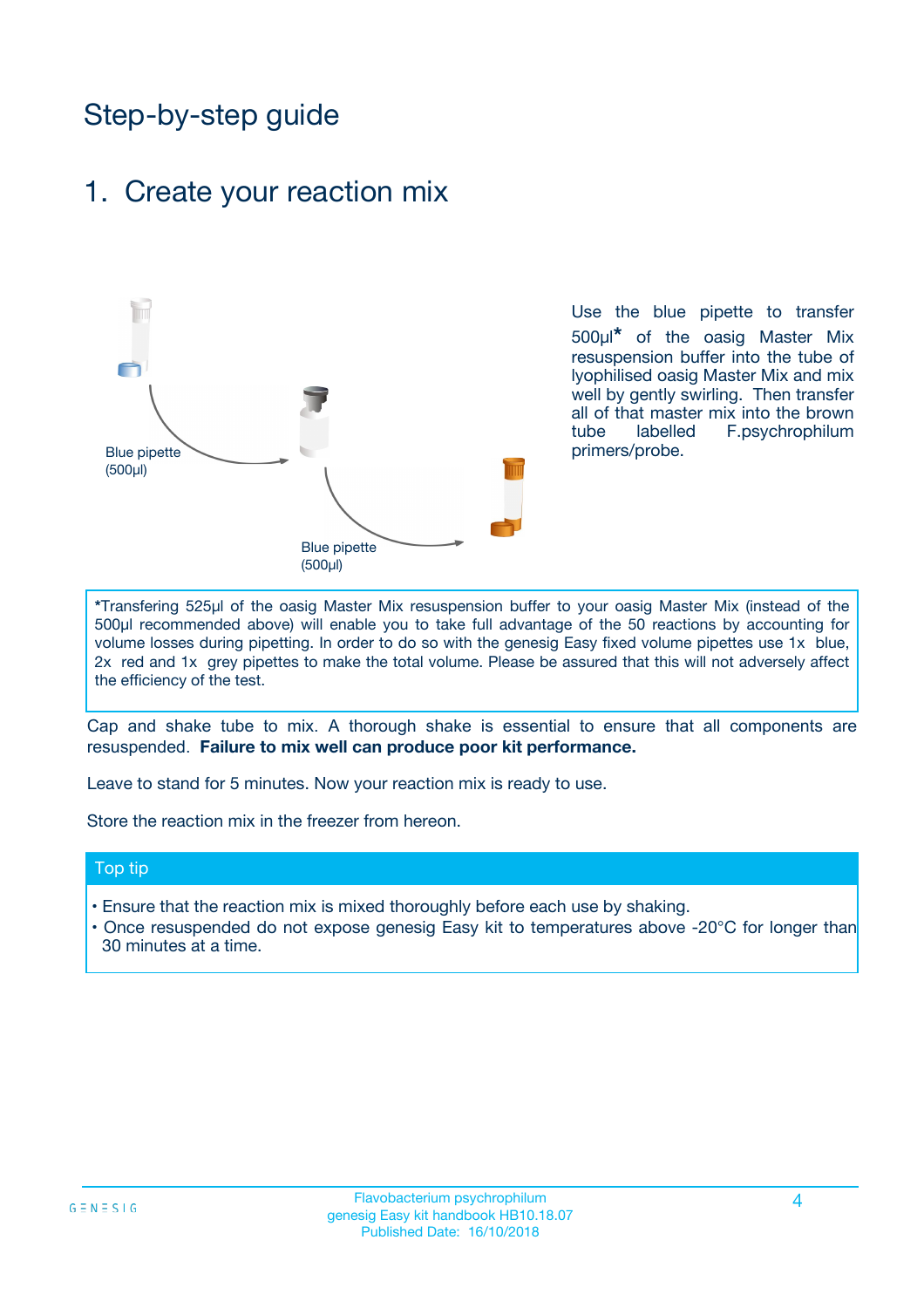# 2. Internal extraction control



Use the blue pipette to transfer 1000µl (2 x 500µl) of template preparation buffer into the Internal Extraction Control DNA tube. Cap and shake tube to mix.

Your kit contains Internal Extraction Control DNA. This is added to your biological sample at the beginning of the DNA extraction process. It is extracted along with the DNA from your target of interest. The q16 will detect the presence of this Internal Extraction Control DNA at the same time as your target. This is the ideal way to show that your DNA extraction process has been successful.

#### **If you are using an alternative extraction kit:**

Use the red pipette to transfer 10µl of Internal Extraction Control DNA to your sample **after** the lysis buffer has been added then follow the rest of the extraction protocol.

#### **If you are using samples that have already been extracted:**

Use the grey pipette to transfer 5µl of Internal Extraction Control DNA to your extracted sample.

## 3. Add reaction mix to all reaction tubes



For every reaction to be run, use the red pipette to add 10µl of your F.psychrophilum reaction mix to every tube.

#### Top tip

- Always pipette the reaction mix directly into the bottom of the tube.
- You can label the tube lids to aid your reaction setup but avoid labelling tube sides.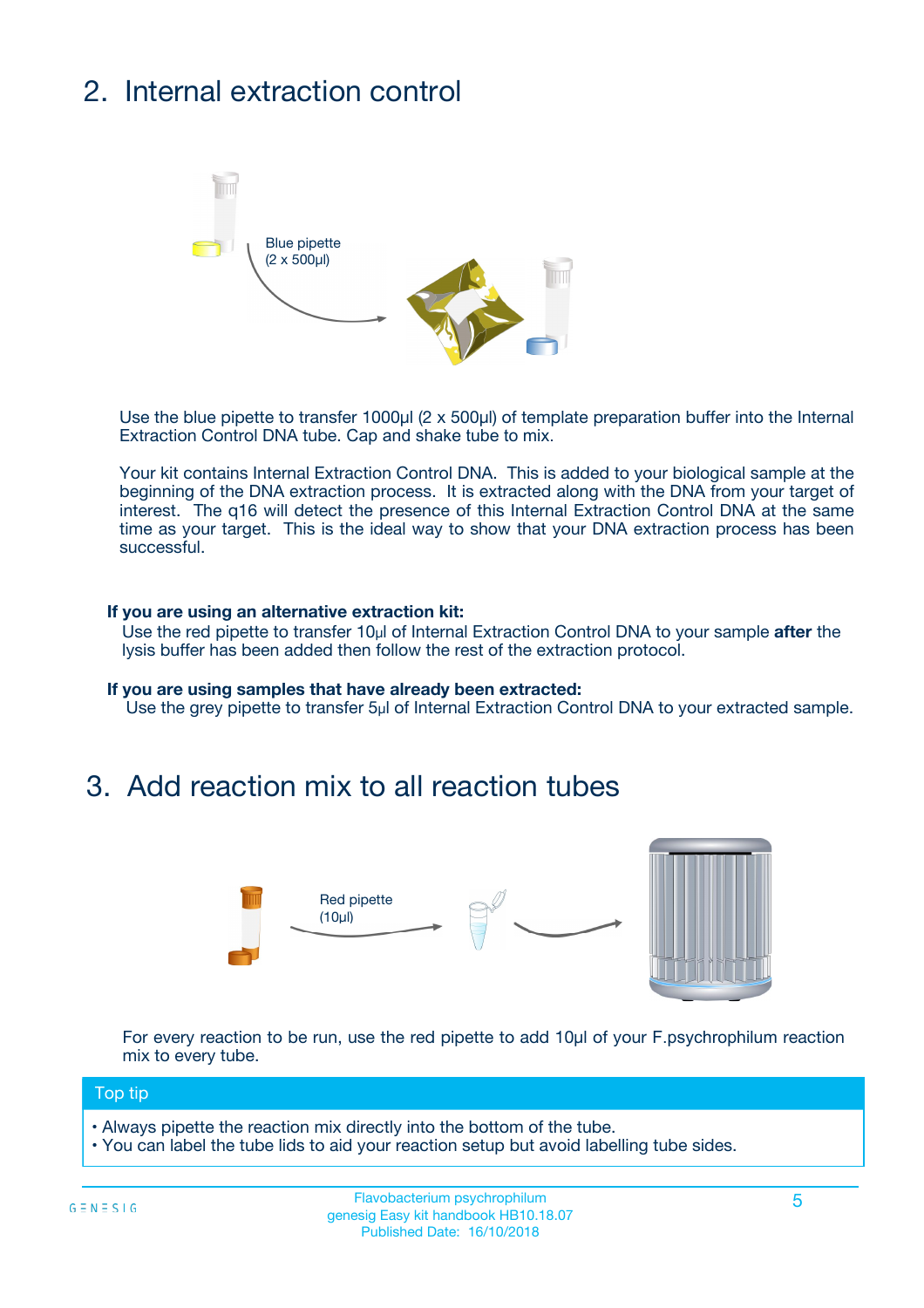## 4. Negative control



For each test you will require a negative control. Instead of DNA, water is used. This sample should typically prove negative thus proving that all of your positive samples really are positive.

To create a negative control reaction simply use the red pipette to add 10µl of the water to the required reaction tubes. Close these tubes after adding the water.

Because some genesig kit targets are common in the environment you may occasionally see a "late" signal in the negative control. The q16 software will take this into account accordingly.

#### Top tip

**•** Always add the water to the side of the tube to reduce the introduction of bubbles.

### 5. Set up a test



For each sample you wish to analyse, use the red pipette to add 10µl of your DNA sample to the required reaction tubes. Close these tubes after adding the sample. Always change pipette tips between samples.

#### Top tip

**•** Always add the DNA sample to the side of the tube to reduce the introduction of bubbles.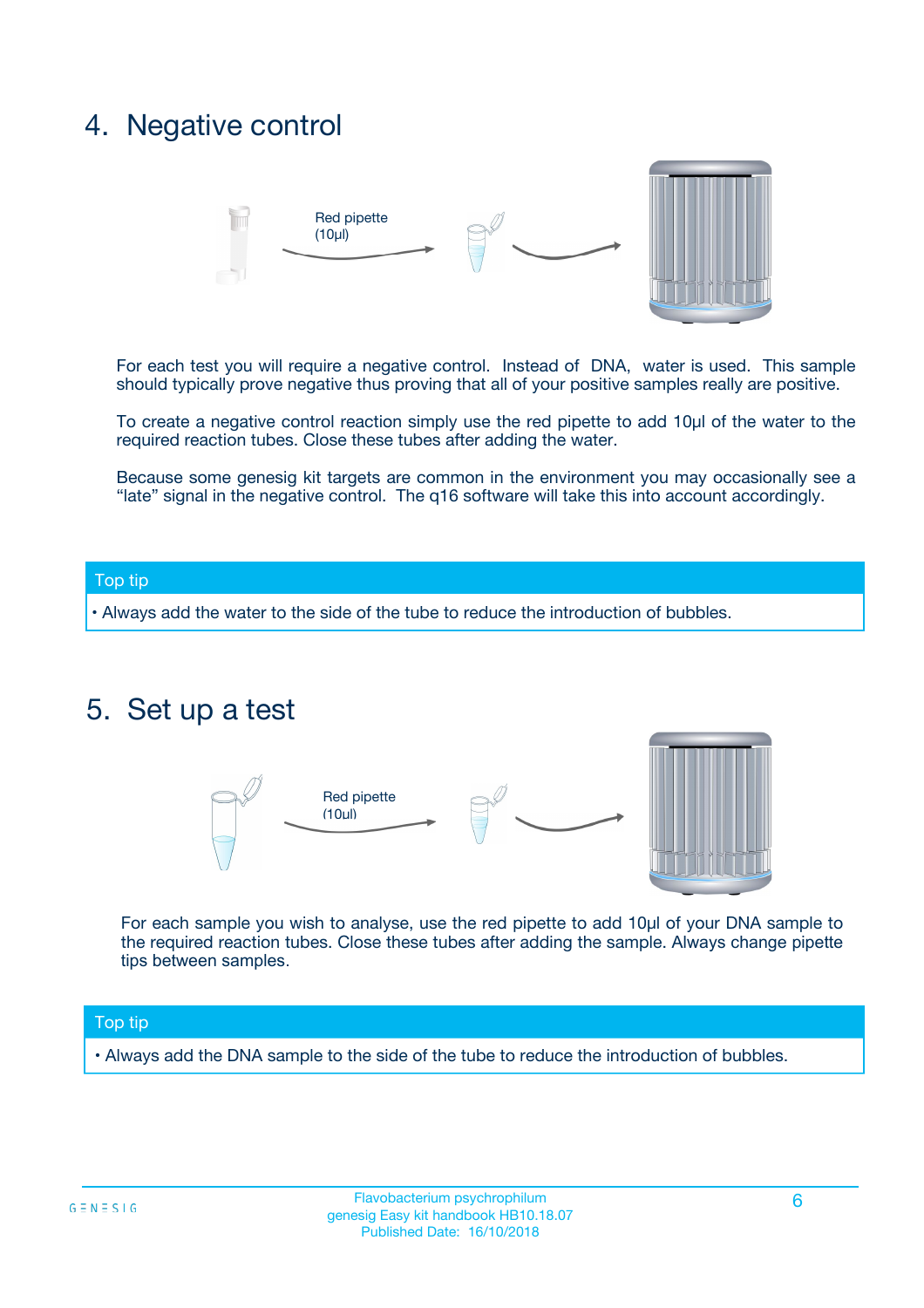## 6. Positive control



Use the blue pipette to transfer 1000µl (2 x 500µl) of template preparation buffer into the positive control template tube. Cap and shake tube to mix.

Each time you run a test you will require a positive control. This is a small portion of DNA from your target of interest. It serves two purposes:

1. It will always test positive so it shows that everything is working as it should be.

2. The q16 software knows how much DNA is present in the positive control. So it can automatically compare your sample of interest with the positive control to calculate the amount of target DNA in your sample.

To create a positive control reaction, simply use 10µl of the positive control instead of your DNA sample.



Take great care when setting up your positive control. The positive control template has the potential to give you a false positive signal in your other samples. Set positive controls up last after all other sample tubes are closed. Always change pipette tips between samples. You may even choose to set up positive controls in a separate room.

#### Top tip

**•** Always add the positive control to the side of the tube to reduce the introduction of bubbles.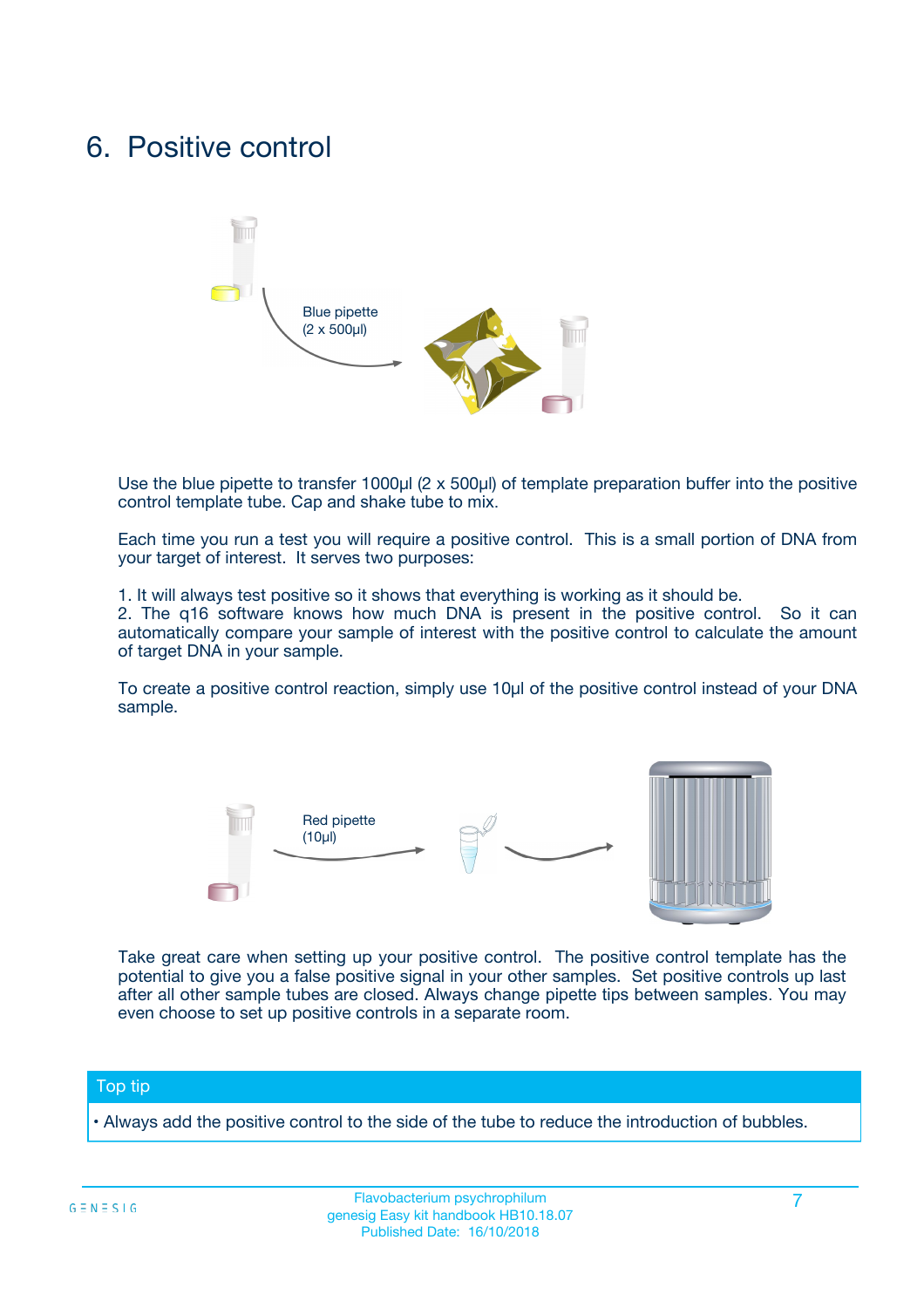# 7. Running the test

Place the tubes into the correct positions in your q16 as defined by the software, this may include positioning of empty tubes to ensure that the q16 lid is balanced. The run can then be started.

|                      | genesig q16 PCR software - 1.2                                               |                                   |                              |                                          | $\begin{array}{c c c c} \hline \multicolumn{3}{c }{\textbf{0}} & \multicolumn{3}{c }{\textbf{0}} \end{array}$<br>$\Sigma\!3$ |
|----------------------|------------------------------------------------------------------------------|-----------------------------------|------------------------------|------------------------------------------|------------------------------------------------------------------------------------------------------------------------------|
|                      | $\vert \cdot \vert$<br><b>Open Experiments:</b><br>Unsaved (New Experiment 2 | Open<br>Save<br>$\frac{1}{2}$ New | Save As                      | <b>C</b> Close<br><b>X</b> Configuration | $G \equiv N \equiv S \mid G$                                                                                                 |
| <b>Stages:</b>       | <b>Setup</b><br><b>Results</b>                                               |                                   |                              |                                          |                                                                                                                              |
| <b>Notes</b>         |                                                                              | <b>Samples</b>                    |                              | <b>Tests</b>                             |                                                                                                                              |
|                      | <b>Name and Details</b>                                                      | Color<br>Name                     | Note                         | Color<br>Name                            | Note                                                                                                                         |
|                      | New Experiment 2017-10-26 11:06                                              | Sample 1                          | ÷                            | Test 1                                   | ÷                                                                                                                            |
|                      | Kit type: genesig® Easy Target Detection kit                                 | Sample 2                          |                              |                                          |                                                                                                                              |
|                      | Instrument Id.:                                                              | Sample 3                          | $\qquad \qquad \blacksquare$ |                                          | $\qquad \qquad \blacksquare$                                                                                                 |
|                      | <b>Run Completion Time:</b>                                                  | Sample 4                          |                              |                                          |                                                                                                                              |
| <b>Notes</b>         |                                                                              | Sample 5                          |                              |                                          |                                                                                                                              |
|                      | <b>A</b>                                                                     |                                   | ♦                            |                                          | 4                                                                                                                            |
|                      |                                                                              |                                   |                              |                                          |                                                                                                                              |
|                      |                                                                              |                                   | ÷                            |                                          | ₩                                                                                                                            |
|                      | v                                                                            |                                   |                              |                                          |                                                                                                                              |
| <b>Well Contents</b> |                                                                              |                                   |                              | Run                                      |                                                                                                                              |
| Pos.                 | Test                                                                         | Sample                            |                              | <b>Run Status</b>                        |                                                                                                                              |
| $\mathbf{1}$         | Test 1                                                                       | Negative Control                  | $\blacktriangle$             |                                          |                                                                                                                              |
| $\overline{2}$       | Test 1                                                                       | <b>Positive Control</b>           |                              |                                          |                                                                                                                              |
| 3                    | Test 1                                                                       | Sample 1                          |                              | Show full log                            |                                                                                                                              |
| 4                    | Test 1                                                                       | Sample 2                          |                              |                                          |                                                                                                                              |
| 5                    | Test 1                                                                       | Sample 3                          |                              | <b>Run Control</b>                       |                                                                                                                              |
| 6                    | Test 1                                                                       | Sample 4                          |                              |                                          |                                                                                                                              |
| $\overline{7}$       | Test 1                                                                       | Sample 5                          |                              |                                          |                                                                                                                              |
| 8                    |                                                                              |                                   |                              | Abort Run                                | $\triangleright$ Start Run                                                                                                   |
|                      |                                                                              |                                   | $\boldsymbol{\mathrm{v}}$    |                                          |                                                                                                                              |

#### Top tip

- Before loading tubes into the q16, check for bubbles! Flick the bottom of the tubes to remove any bubbles that may have formed during the test setup.
- Apply centrifugal force with a sharp wrist action to ensure all solution is at the bottom of the reaction tube.
- When repeating a test you can use a previous file as a template by clicking 'open' then selecting File name > Files of Type > Experiment file as template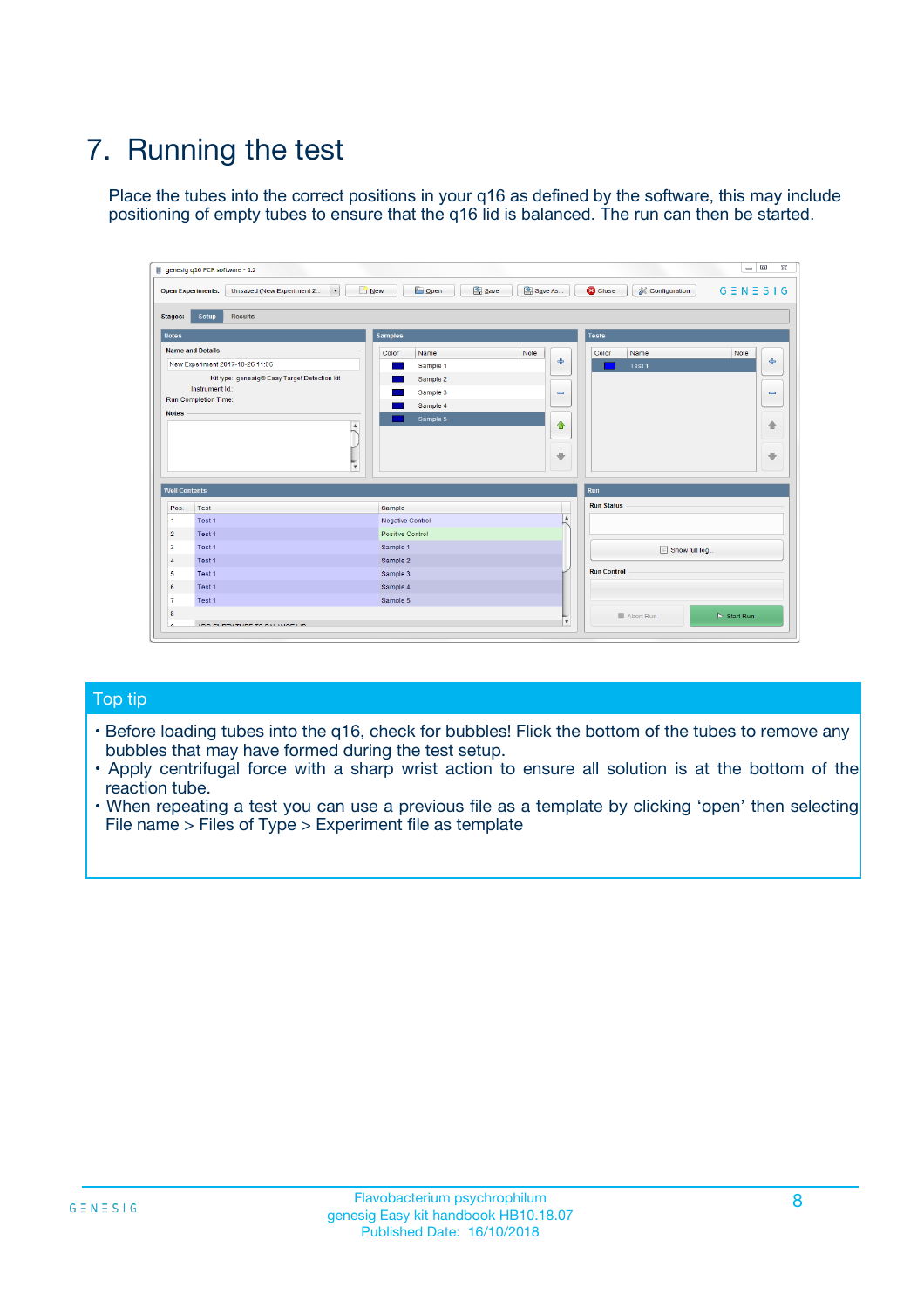## What do my results mean?

Analysis of your data is carried out automatically by the genesig q16. The following information is designed to help you fully understand a result or to troubleshoot:

### "Positive"

#### **Explanation**

Your sample has produced a positive result. Your target of interest is present and you can use the reported quantity.

"Negative"

#### **Explanation**

Your sample has produced a negative result. The target is not present in your sample.

### "Test contaminated"

#### **Explanation**

The Negative Control should be completely free of any DNA. If you see this error message it means that at some point during the setup, the Negative Control has been contaminated with DNA and has given a positive signal. This contamination has invalidated the test. The Positive Control and your test samples are both possible sources of contaminating DNA. The genesig q16 reaction tubes from previous runs will also contain very high amounts of DNA so it is important that these are carefully disposed of after the run is completed and NEVER OPENED. It may be the case that your kits have become contaminated which will lead to the same problem occurring repeatedly.

#### **Solutions**

1. Clean your working area using a commercial DNA remover solution to ensure the area is DNA free at the start of your run and re-run the test

2. If the problem persists then the kit has become contaminated and it will have to be discarded and replaced with a new kit. When you open the new kit, run a simple test to show that changing the kit has solved the problem. Prepare a test which includes only the Positive Control, the Negative Control and one 'mock sample'. For the 'mock sample' add water instead of any sample DNA. The result for the Negative Control and the mock sample should be negative indicating that contamination is no longer present.

#### **Preventive action**

An ideal lab set-up has a 'Clean area' where the test reagents are prepared and a 'sample area' where DNA samples and the Positive Control template are handled. The best workflow involves setting up all the test components (excluding the positive control template) in the clean area and then moving the tests to the sample area for sample and Positive Control addition. If this method is followed then the kit components are always kept away from possible sources of contamination. For extra security the Negative Control can be completely prepared and sealed in the clean area. All work areas should be decontaminated regularly with DNA remover.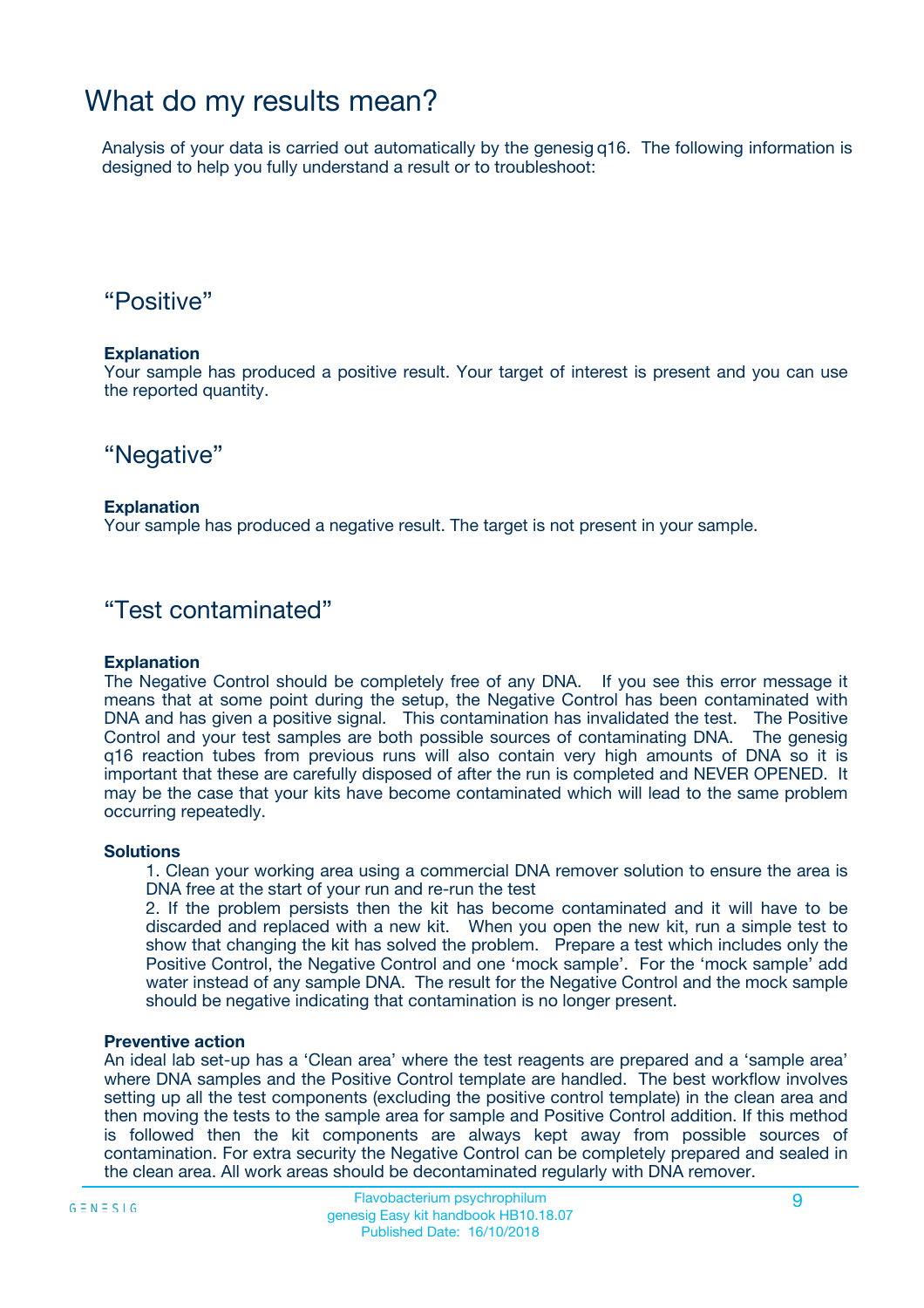### "Sample preparation failed"

#### **Explanation**

The test has failed because the quality of the sample was not high enough. The Internal Extraction Control component identifies whether the sample has been prepared correctly and is of suitable quality. This error message means that this quality control test has failed and the sample quality is not high enough for analysis.

#### **Solutions**

1. Check the sample preparation protocol for any user errors then repeat.

2. Poor quality samples can result from overloading the sample preparation protocol with too much starting material. Try reducing the amount of starting material then repeat.

3. Failing to add the Internal extraction Control DNA to your sample during the sample preparation protocol can also lead to a reported result of "sample preparation failed". Ensure that this step has not been overlooked or forgotten. If your samples are derived from an archive store or from a process separate from your genesig Easy extraction kit; you must add 5µl of Internal Extraction Control DNA into each 0.5ml of your sample to make it suitable for use on the q16.

### "Positive result, poor quality sample"

#### **Explanation**

The test is positive so if you are only interested in obtaining a 'present or absent' answer for your sample then your result is reliable. However, the test contains an Internal Extraction Control component that identifies if the sample is of high quality. This quality control test has failed and the sample is not therefore of high enough quality to accurately calculate the exact copy number of DNA present. If you require quantitative information for your sample then proceed with the solutions below.

#### **Solution**

For appropriate solutions, read the "Sample preparation failed" section of this handbook.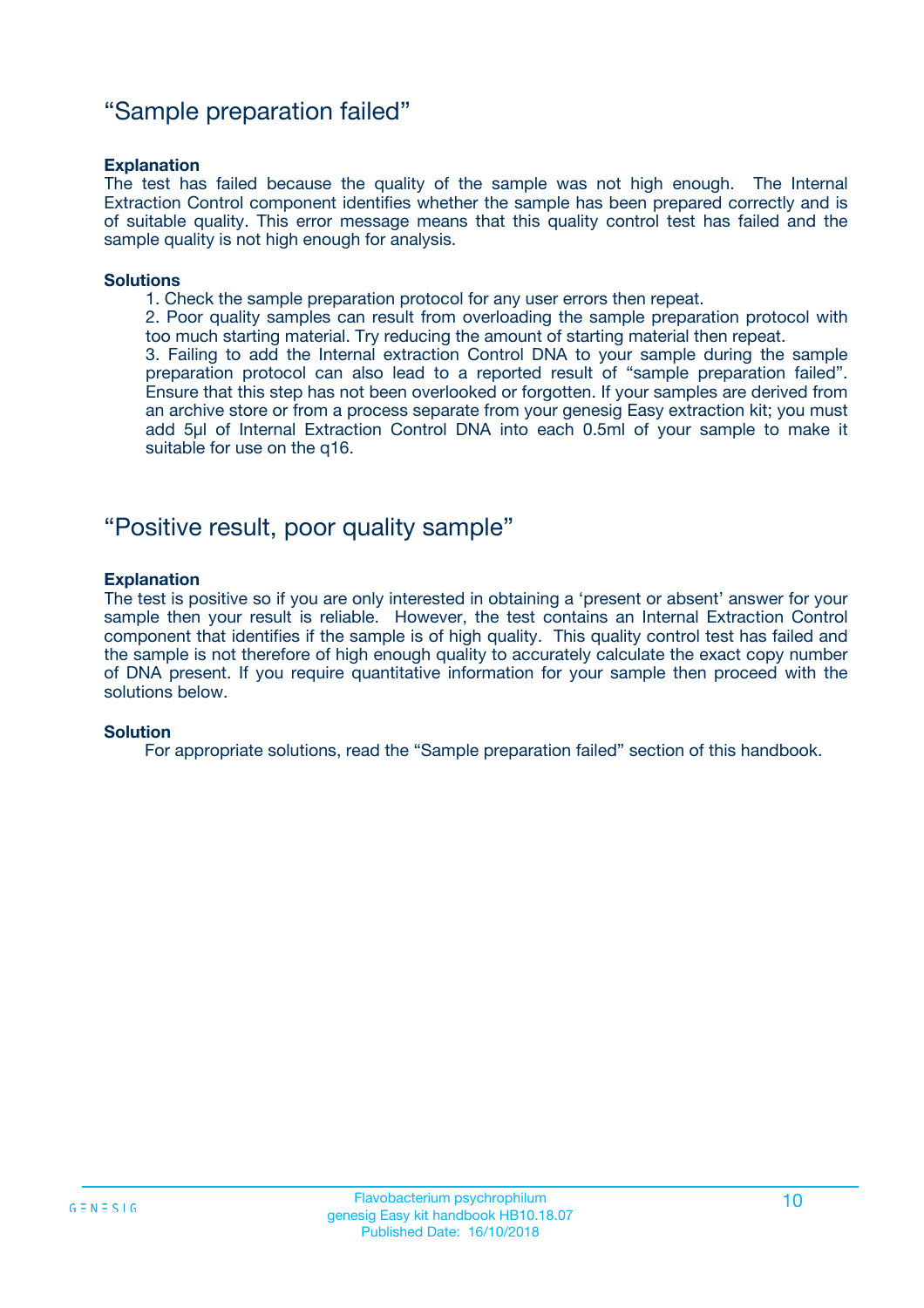### "Test failed"

#### **Explanation**

The test has failed because the Positive Control has not worked. The Positive Control is present to show that all aspects of the test are working correctly together. When this control test fails, the test as a whole is invalidated. This finding indicates that a problem has occurred in the reaction set-up part of the experiment and has nothing to do with sample preparation.

#### **Solutions**

- 1. Check the entire workflow and test set-up to look for any user errors, then repeat the test e.g. have the right colour pipettes and solutions been used with the correct tubes?
- 2. Ensure the positive and negative controls are inserted into the correct wells of your q16.

3. A component of the test may have 'gone off' due to handing errors, incorrect storage or exceeding the shelf life. When you open a new kit, run a simple test to show that changing the kit has solved the problem. Prepare a test which includes only the Positive Control, the Negative Control and one 'mock sample'. For the 'mock sample' add internal control template instead of any sample DNA. If the Positive Control works, the mock sample will now be called as a negative result.

### "Test failed and is contaminated"

#### **Explanation**

The Positive Control is indicating test failure, and the Negative Control is indicating test contamination. Please read the "Test Failed" and "Test contamination" sections of this technical support handbook for a further explanation.

#### **Solution**

For appropriate solutions, read both the "Test failed" and "Test contaminated" sections of this handbook.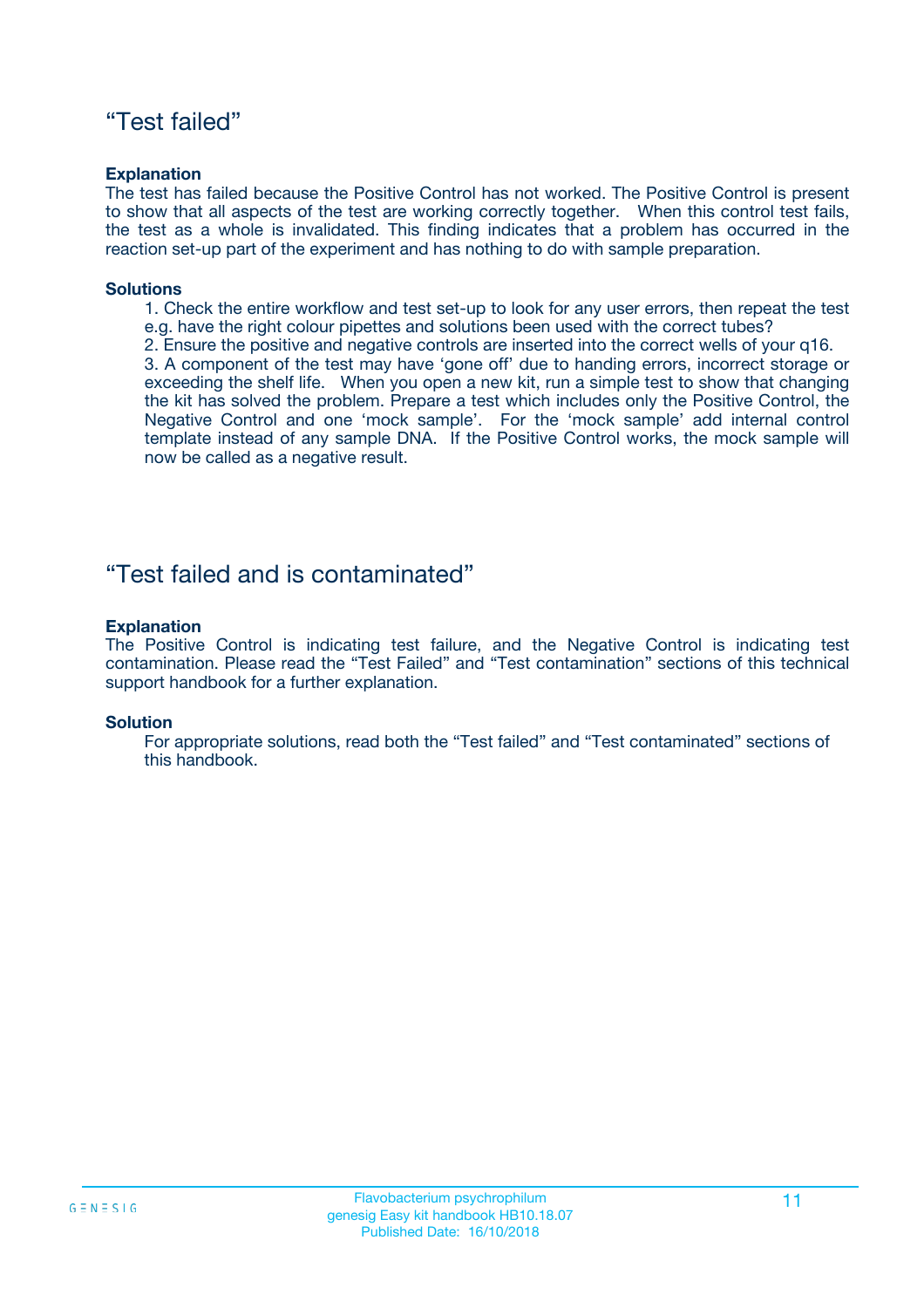## Flavobacterium psychrophilum

Flavobacterium psychrophilum causes the bacterial cold water disease (BCWD) on salmonid fish. F.psychrophilum is a gram-negative, rod-shaped bacterium of the family Flavobacteriaceae.

The disease typically occurs at temperatures below 13<sup>o</sup>C, and it can be seen in any area with water temperatures consistently below 15<sup>o</sup>C. Salmon are the most commonly affected species. This disease is not zoonotic. BCWD may be referred to by a number of other names including cold water disease, peduncle disease, fit rot, tail rot and rainbow trout fry mortality syndrome. Asymptomatic carrier fish and contaminated water provide reservoirs for disease. Symptoms of fish infected with typical BCWD have lesions on the skin and fins. Fins may appear dark, torn, split, ragged, frayed and may even be lost completely. Affected fish are often lethargic and stop feeding. Infection may spread systemically. Salmonid fish can also get a chronic form of BCWD following recovery from typical BCWD. It is characterised by erratic "corkscrew" swimming, blackened tails and spinal deformities.

In rainbow trout fry syndrome, acute disease with high mortality rates occurs and infected fish may show signs of lethargy, poor-appetite and exopthalmos (bulging eyes) before death.

Treatment can involve adding ammonium based anti-microbials can be added to the water of infected adult fish and fry. Alternatively, antibiotics such as oxytetracycline can be given to adults, fry and broodstock. Ultimately, to prevent the disease, it is necessary to ensure water is pathogen-free and that water hardening is completed effectively for eggs.

A presumptive diagnosis can be made based on the history, clinical signs, pattern of mortality and water temperature, especially if there is a history of the disease in the area. Pathological histology should show periostitis, osteitis, (connective tissue and bone swelling), meningitis and ganglioneuritis (swelling of brain lining and nerves) . The organism can be cultured for definitive diagnosis although this takes time. The fastest, most reliable method is to test using Real-Time PCR.

This genesig® pathogen detection kit is specifically targeted to the DNA gyrase B subunit (gyrB) gene of F.psychrophilum which ensures a high level of discrimination of the target from other, genetically similar species. Real-Time PCR offers rapid, reliable and economic testing with results potentially available in under 2 hours.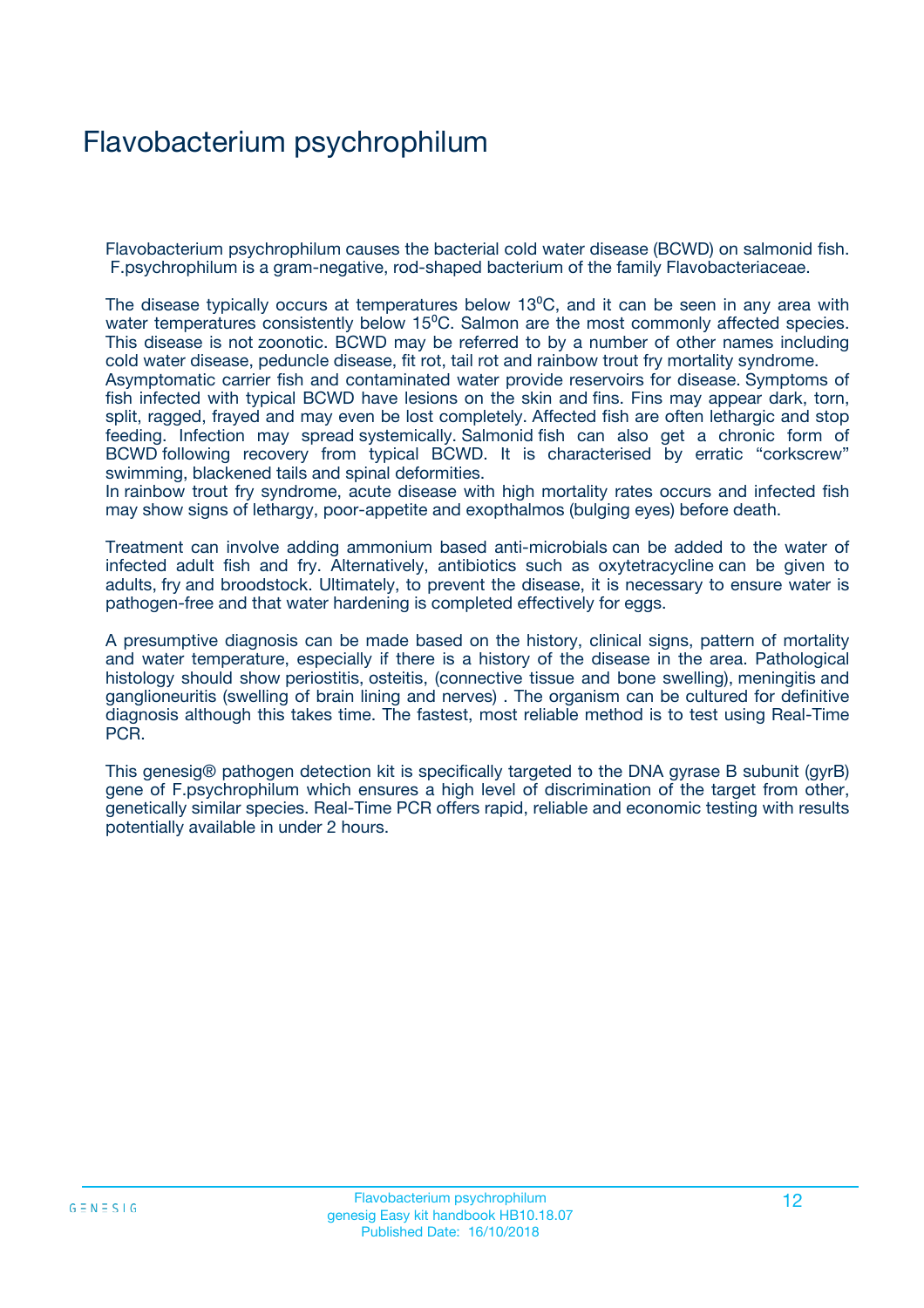## **Specificity**

The Primerdesign genesig Kit for Flavobacterium psychrophilum (F.psychrophilum) genomes is designed for the in vitro quantification of F.psychrophilum genomes. The kit is designed to have a broad detection profile. Specifically, the primers represent 100% homology with over 95% of the NCBI database reference sequences available at the time of design.

The dynamics of genetic variation means that new sequence information may become available after the initial design. Primerdesign periodically reviews the detection profiles of our kits and when required releases new versions.

If you require further information, or have a specific question about the detection profile of this kit then please send an e.mail to enquiry@primerdesign.co.uk and our bioinformatics team will answer your question.